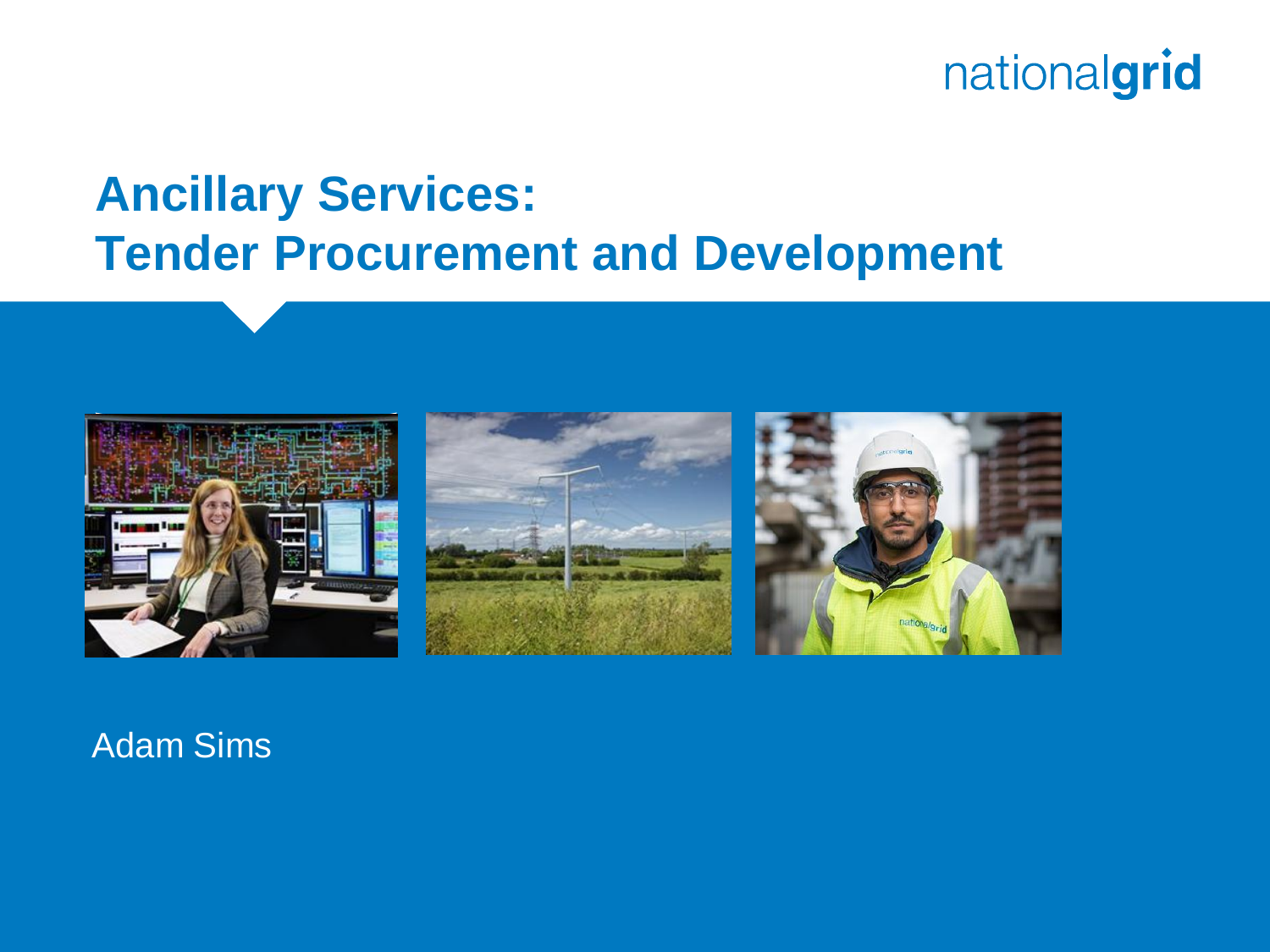## **Agenda**

- **Tender Procurement** 
	- Constraint Management
	- STOR
	- **Fast Reserve**
	- **Firm Frequency Response**
- Service Development
	- **Filte Frequency Response**
	- Optional Fast Reserve Services
	- **Negative Reserve**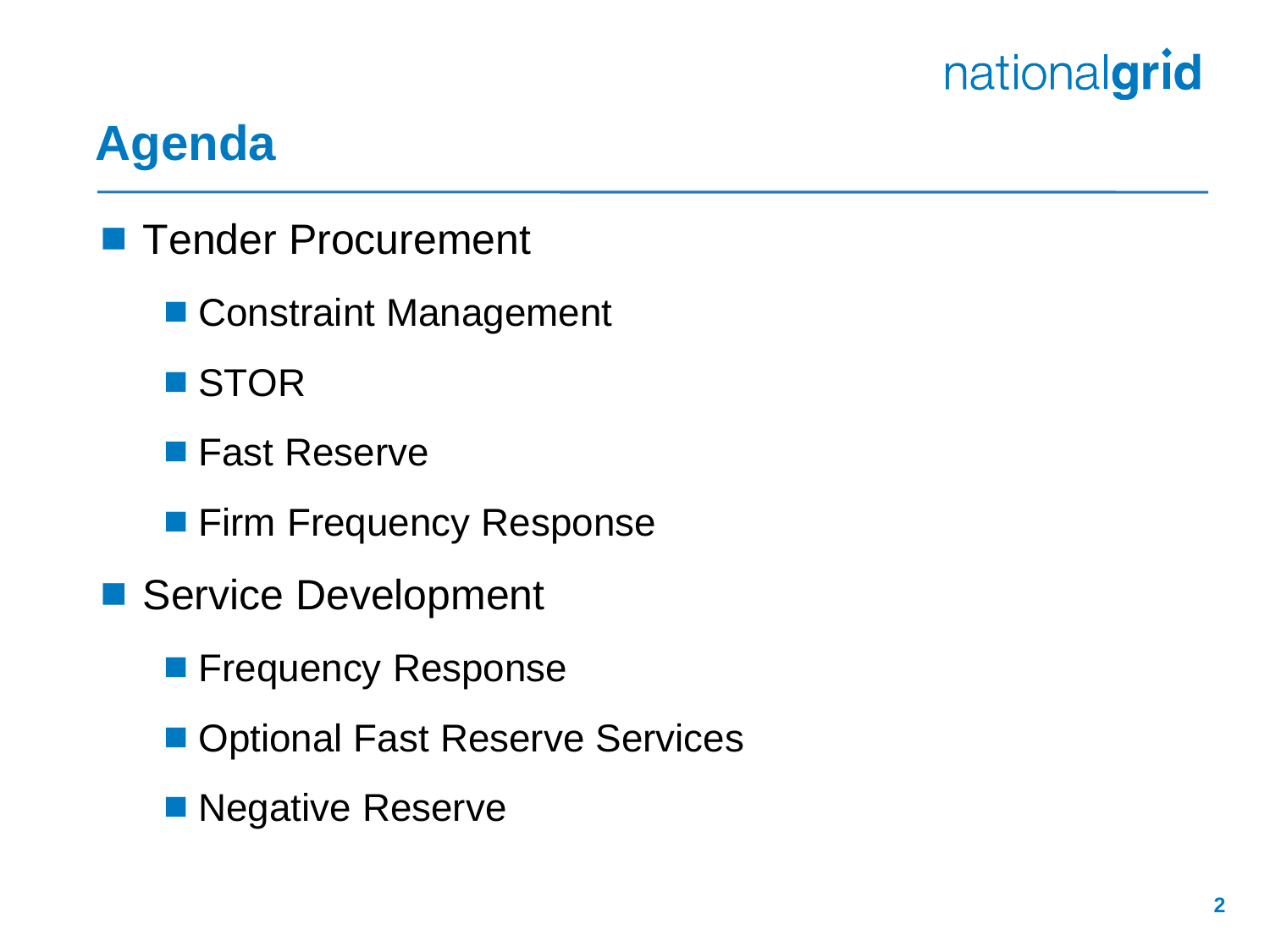

#### **Tender Procurement**

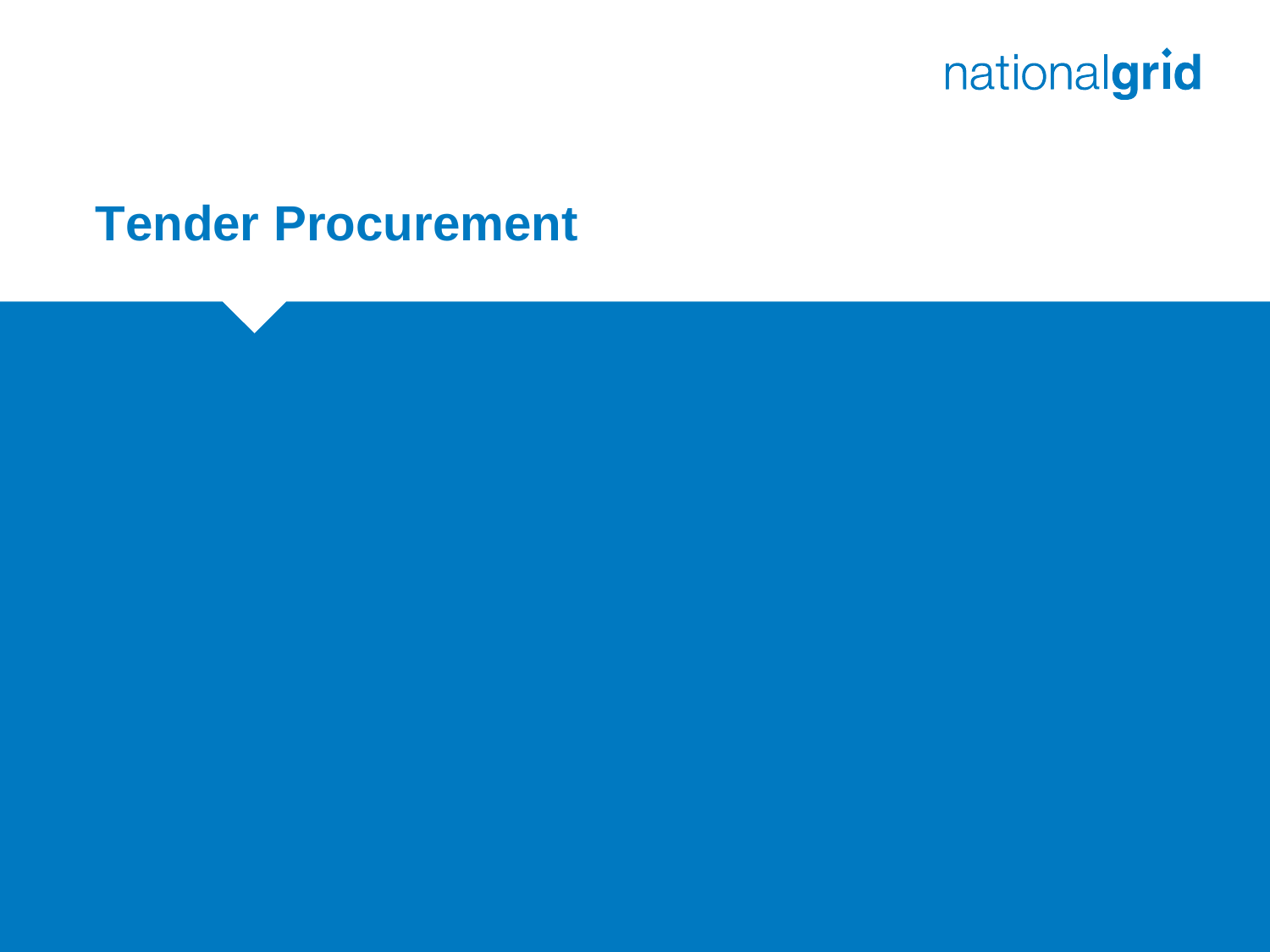#### **Constraint Management**

#### ■ Voltage Management Contracts

- **South Coast:** Marchwood overnight during April, May, June & July
- South Wales: Pembroke overnight during June
- **South East:** Contracts awarded to Grain and Coryton for May requirement. Tender published for July, currently reviewing submissions
- **East Midlands**: Tender published for July, currently reviewing submissions
- **Indexing:** Given the uncertainty around plant running, we are not looking to procure contracts on a fixed price basis. Our current tenders are inviting prices based on an index only approach for voltage at minimum output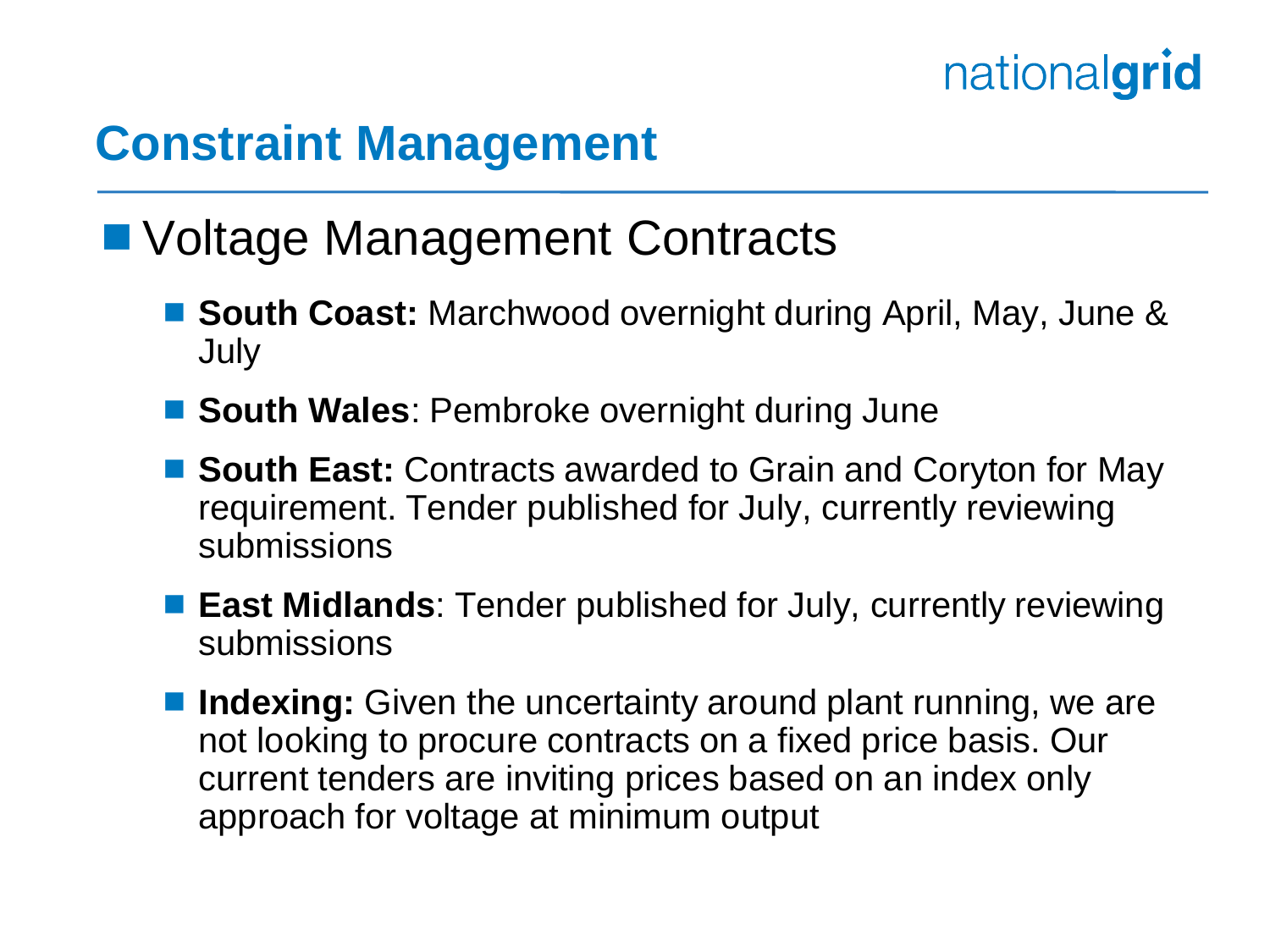#### **Constraint Management**

#### ■ Stability Contracts

- **North Wales: Capped pumping contracts with Dinorwig** overnight for stability issues in April, May & June
- Standard Terms Review
	- Views invited on current contractual arrangements
	- Comments to Account Manager or [commercial.operation@nationalgrid.com](mailto:commercial.operation@nationalgrid.com)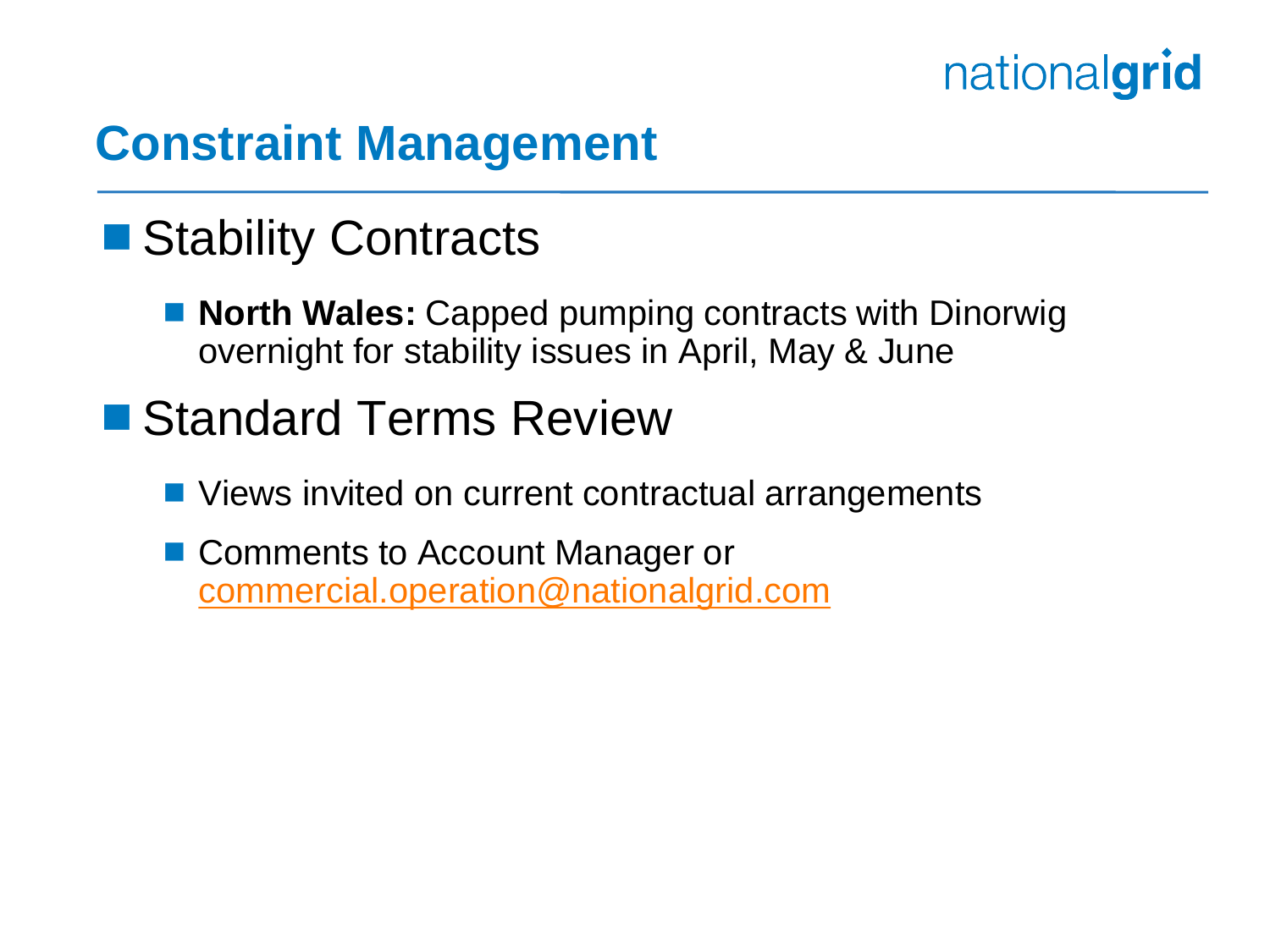### **STOR**

- Carbon Intensity Report Published
	- Over 200,000 MWh STOR utilised in 2014/15
	- STOR saves  $\frac{1}{2}$  million tonnes of  $CO<sub>2</sub>$  compared to meeting reserve requirement through synchronised plant
- Standard Contract Terms Review September
	- Currently working through potential proposals

#### ■ STOR reports

 $\blacksquare$  These are your reports – please tell us how we can improve them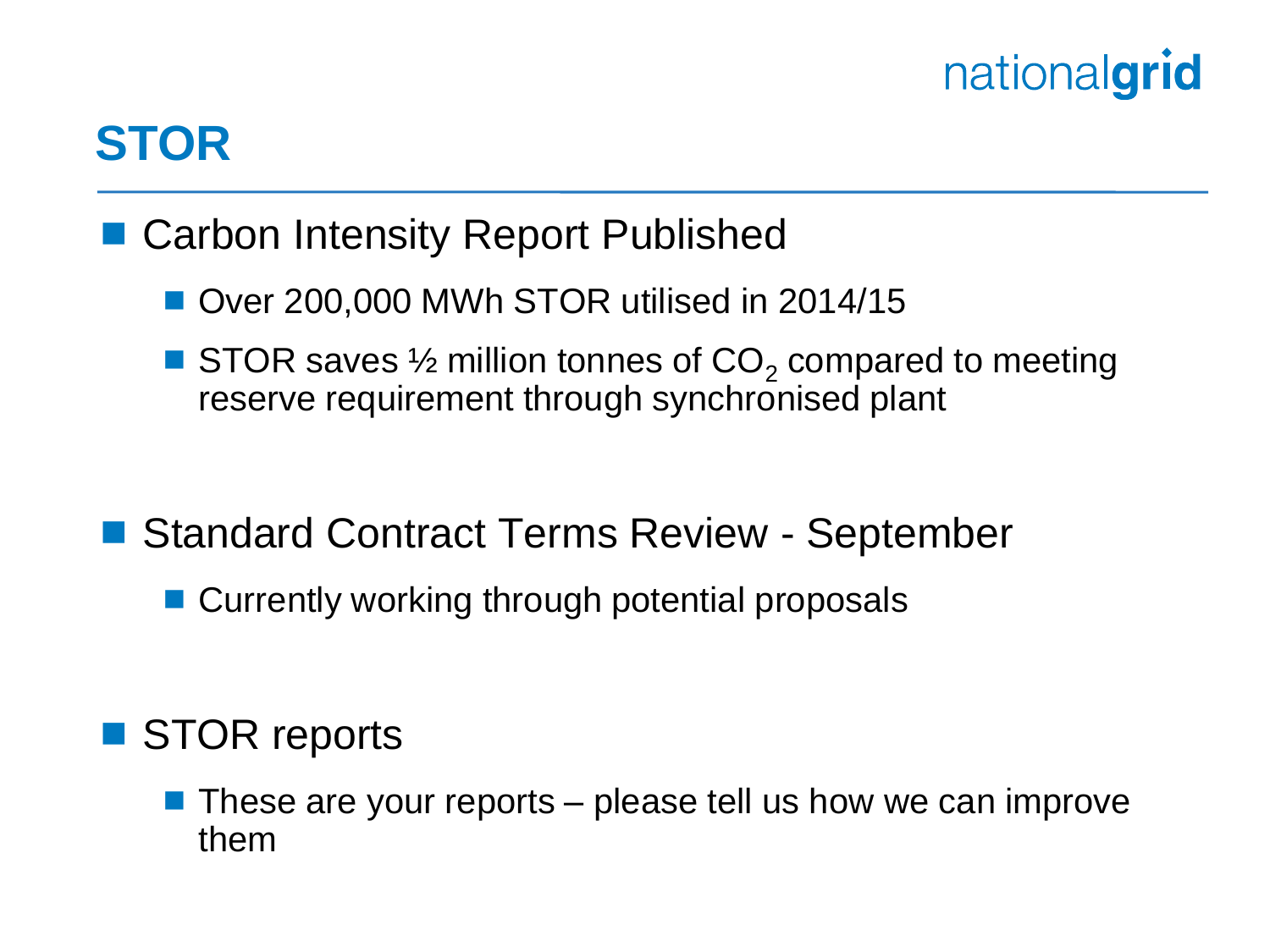#### **Fast Reserve**

Fig.1 - Contracted Firm Fast Reserve

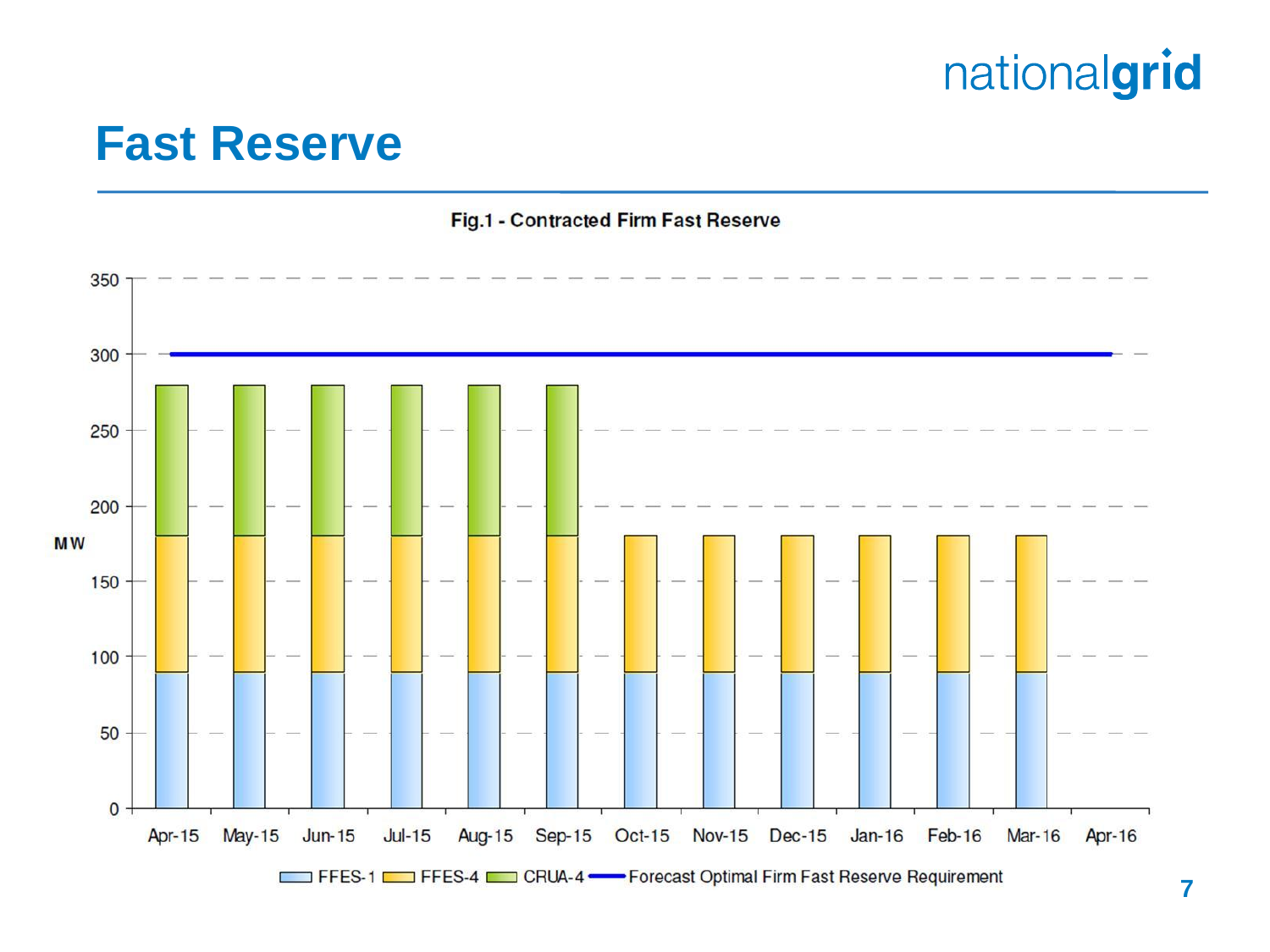#### **Firm Frequency Response - Primary**

#### Fig.2a - 12 Month Primary Requirement



- Daytime Primary Dynamic Response Contractd
- Primary Requirement Daytime
- 
- Daytime Primary Static Response Contracted
- Primary Requirememt Overnight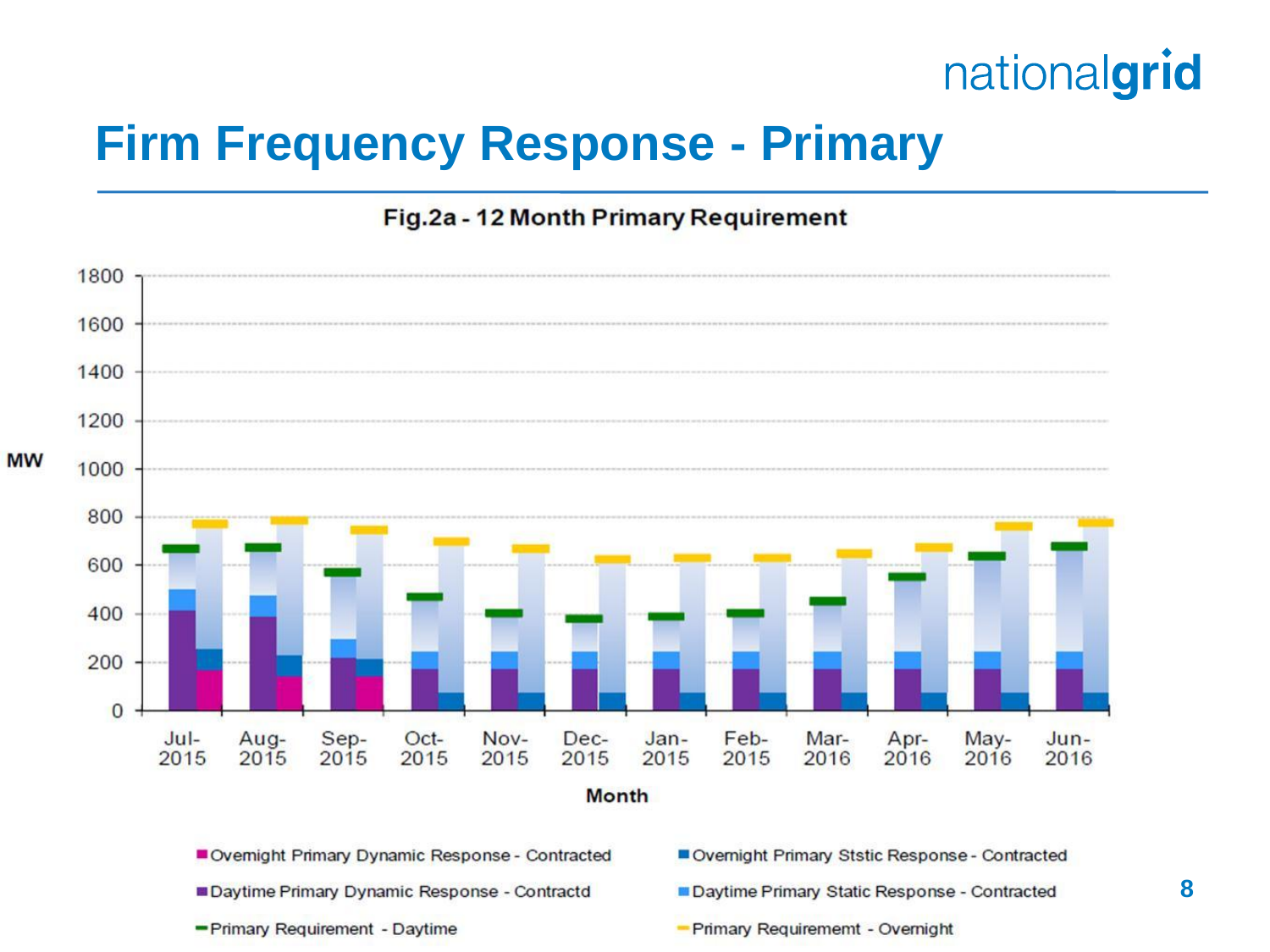#### **Firm Frequency Response - Secondary**



Fig.2b - 12 Month Secondary Requirement

Ovemight Secondary Dynamic Response - Contracted

- Daytime Secondary Dynamic Response Contractd
- Daytime Secondary Static Response Contracted

Overnight Secondary Ststic Response - Contracted

-Secondary Requirement - Daytime

Secondary Requirement - Overnight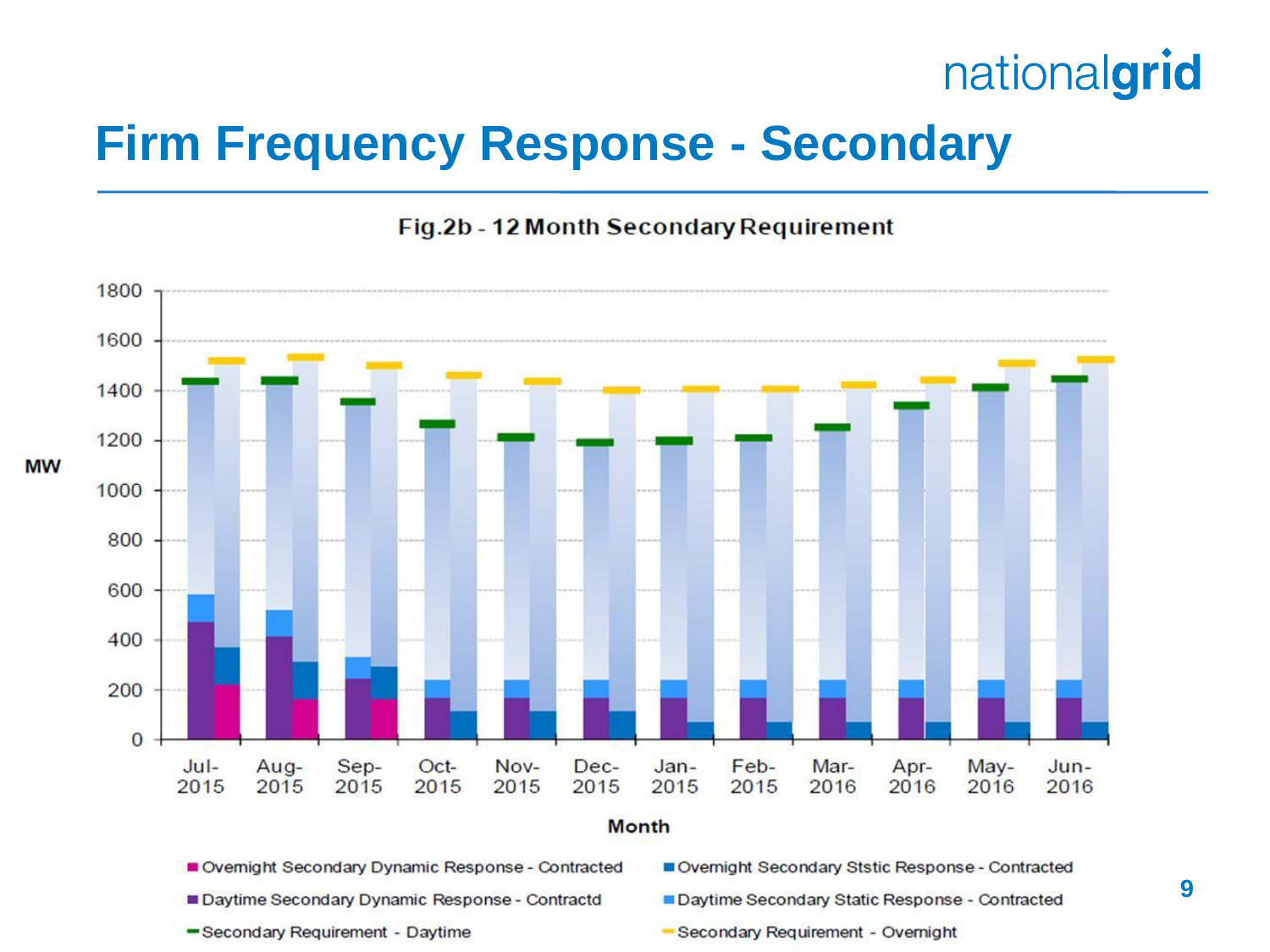#### **Firm Frequency Response - High**

Fig.2c - 12 Month High Requirement

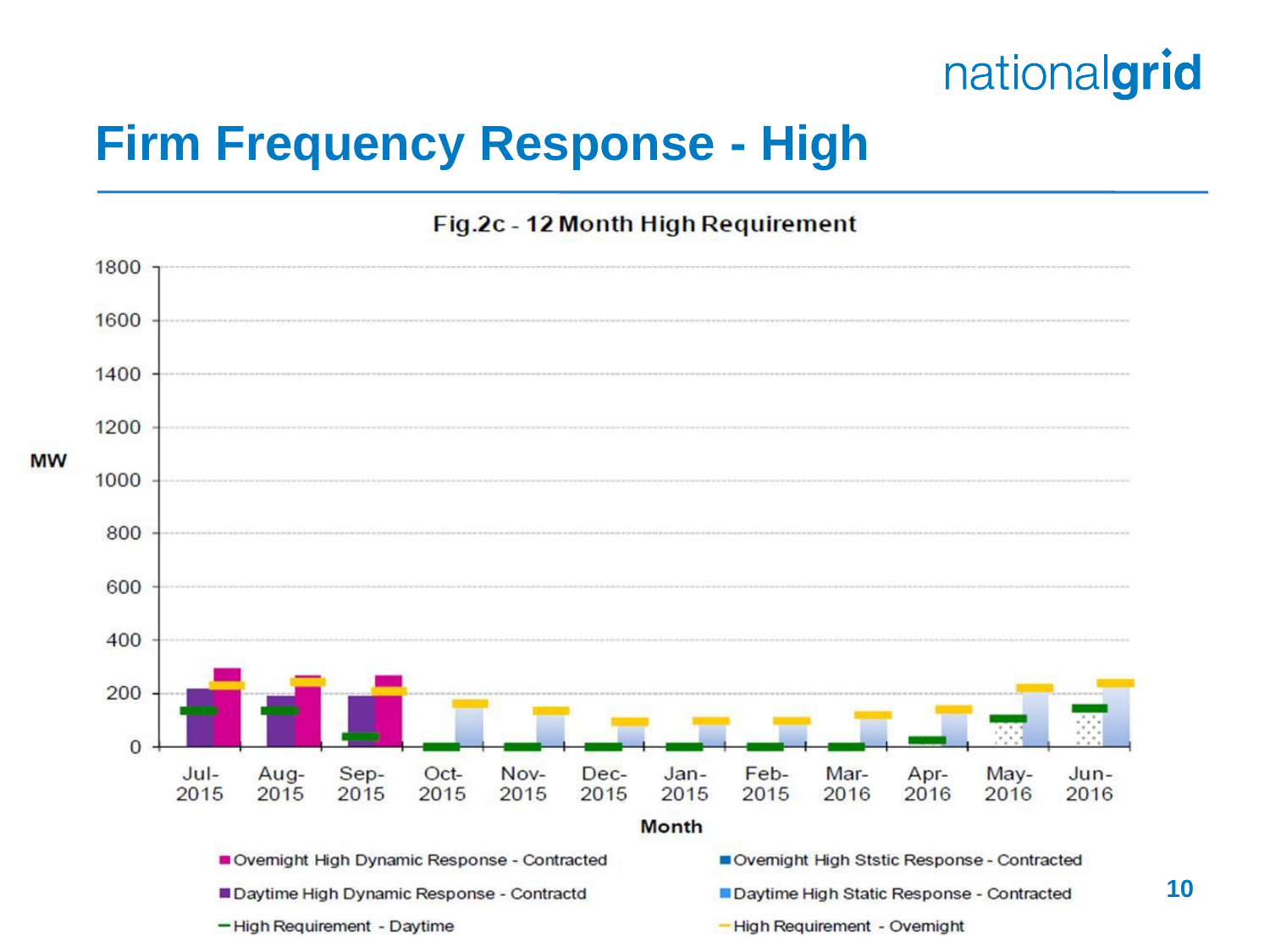#### **Frequency Response Utilisation from Wind**

**Holding Volumes**

| . <u>.</u> . |                  |                    |               |  |  |  |  |
|--------------|------------------|--------------------|---------------|--|--|--|--|
| 2015         | Primary<br>(MWh) | Secondary<br>(MWh) | High<br>(MWh) |  |  |  |  |
| January      | 105              | 56                 | 174           |  |  |  |  |
| February     | 0                | O                  | 0             |  |  |  |  |
| <b>March</b> | O                | O                  | 0             |  |  |  |  |
| April        | 352              | 143                | 333           |  |  |  |  |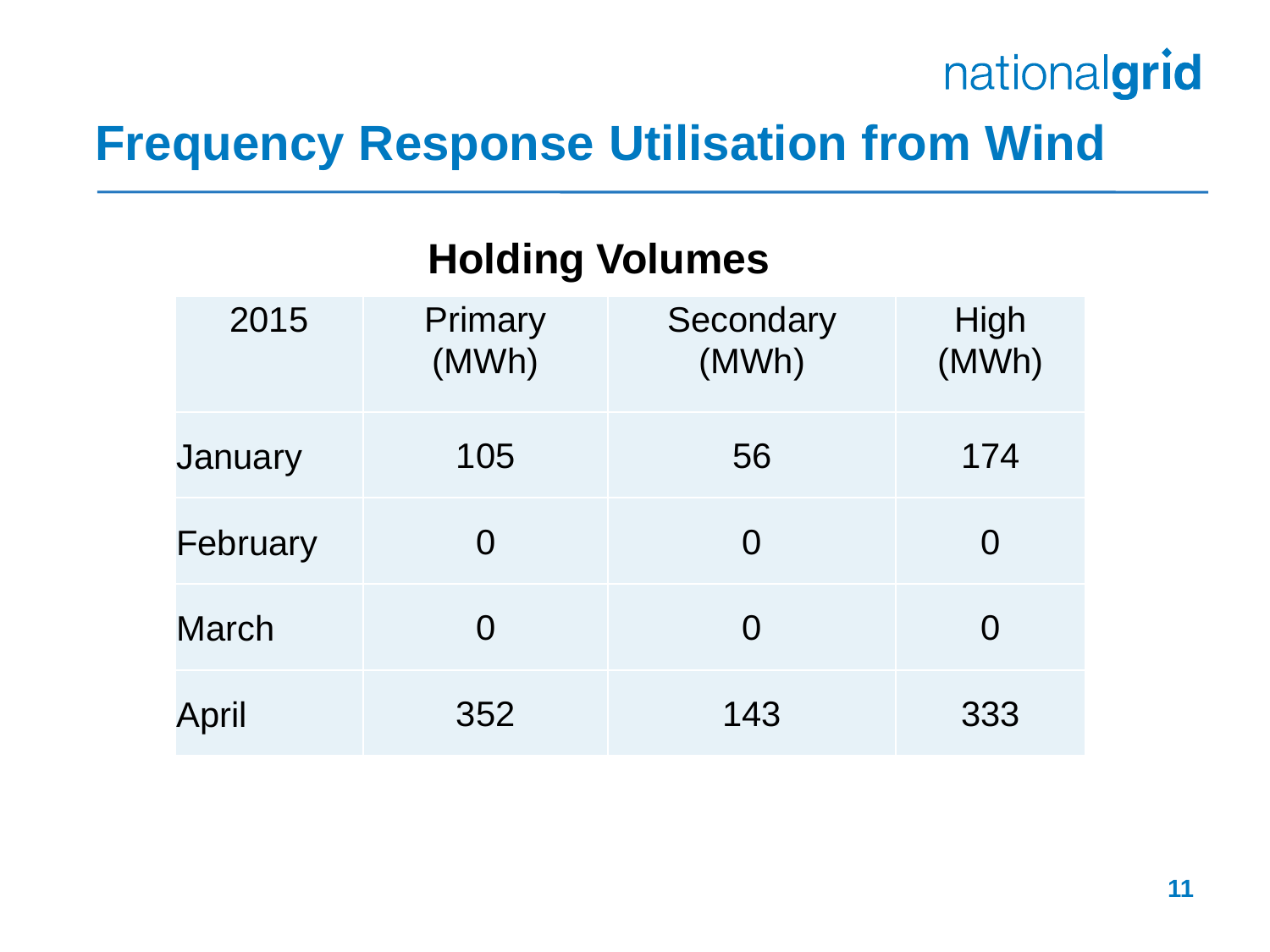# **Frequency Response Utilisation from Wind**

- We have started to issue more instructions to Wind Farms
- **However:** 
	- Not all wind farms have fully understood the instructions
	- Some control points may be overseas
	- **Delay in responding to instructions**
	- Large range of prices within FRPS for wind

#### Response is of a high standard during utilisation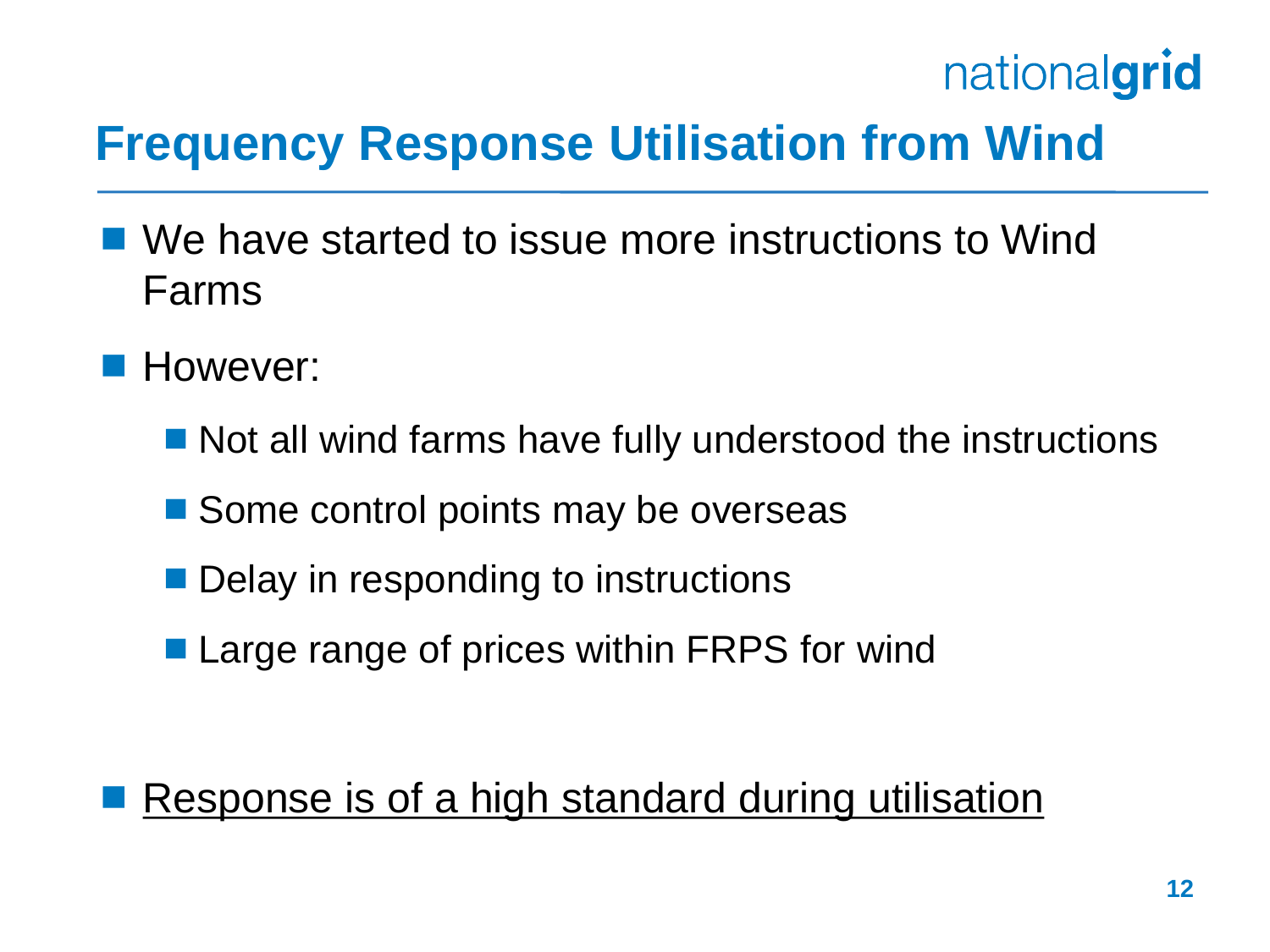

#### **Service Developments**

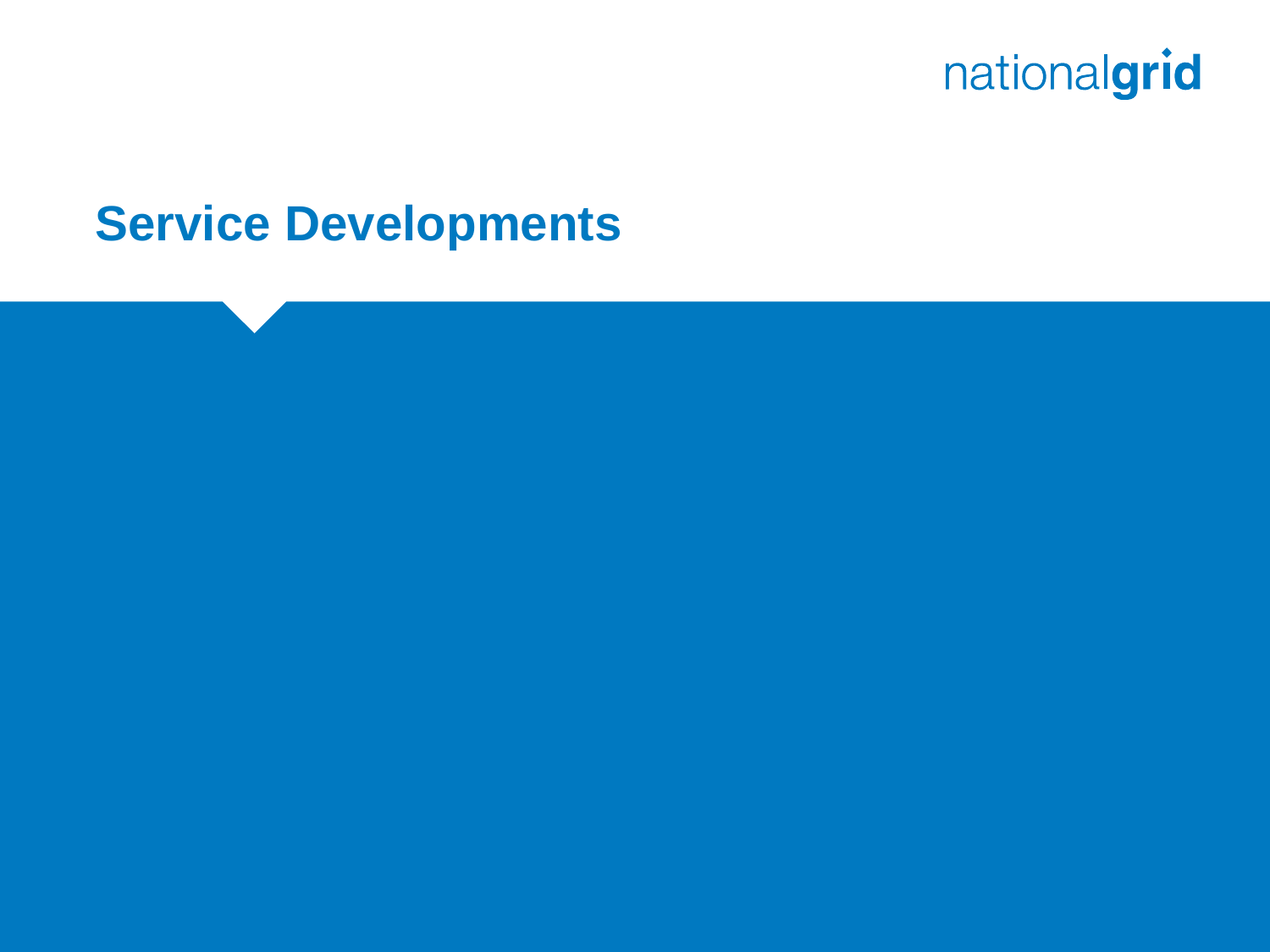#### **FFR Developments**

**FFR Bridging contract for static response now live** 

- Aimed at aggregators of <10MW sites to enter FFR market
- Guidance document and testing procedure on website

| <b>Excluding</b><br>contracted<br>response | Approx.<br><b>Day</b><br><b>Req.t</b><br>(MW) | Approx.<br><b>Night</b><br><b>Req.t</b><br>(MW) | <b>Minimum</b><br><b>Dynamic</b><br><b>Req.t</b><br>(MW) | <b>Potential for</b><br><b>static</b><br>response<br>(MW) |
|--------------------------------------------|-----------------------------------------------|-------------------------------------------------|----------------------------------------------------------|-----------------------------------------------------------|
| Primary                                    | 200                                           | 800                                             | $-450$                                                   | $0 - 350$                                                 |
| Secondary                                  | 900                                           | 1200                                            | $-450$                                                   | 450 - 750                                                 |
| High                                       |                                               | 100                                             | $-450$                                                   |                                                           |

**[http://www2.nationalgrid.com/UK/Services/Balancing-services/Frequency](http://www2.nationalgrid.com/UK/Services/Balancing-services/Frequency-response/Firm-Frequency-Response/FFR-Bridging/)[response/Firm-Frequency-Response/FFR-Bridging/](http://www2.nationalgrid.com/UK/Services/Balancing-services/Frequency-response/Firm-Frequency-Response/FFR-Bridging/)**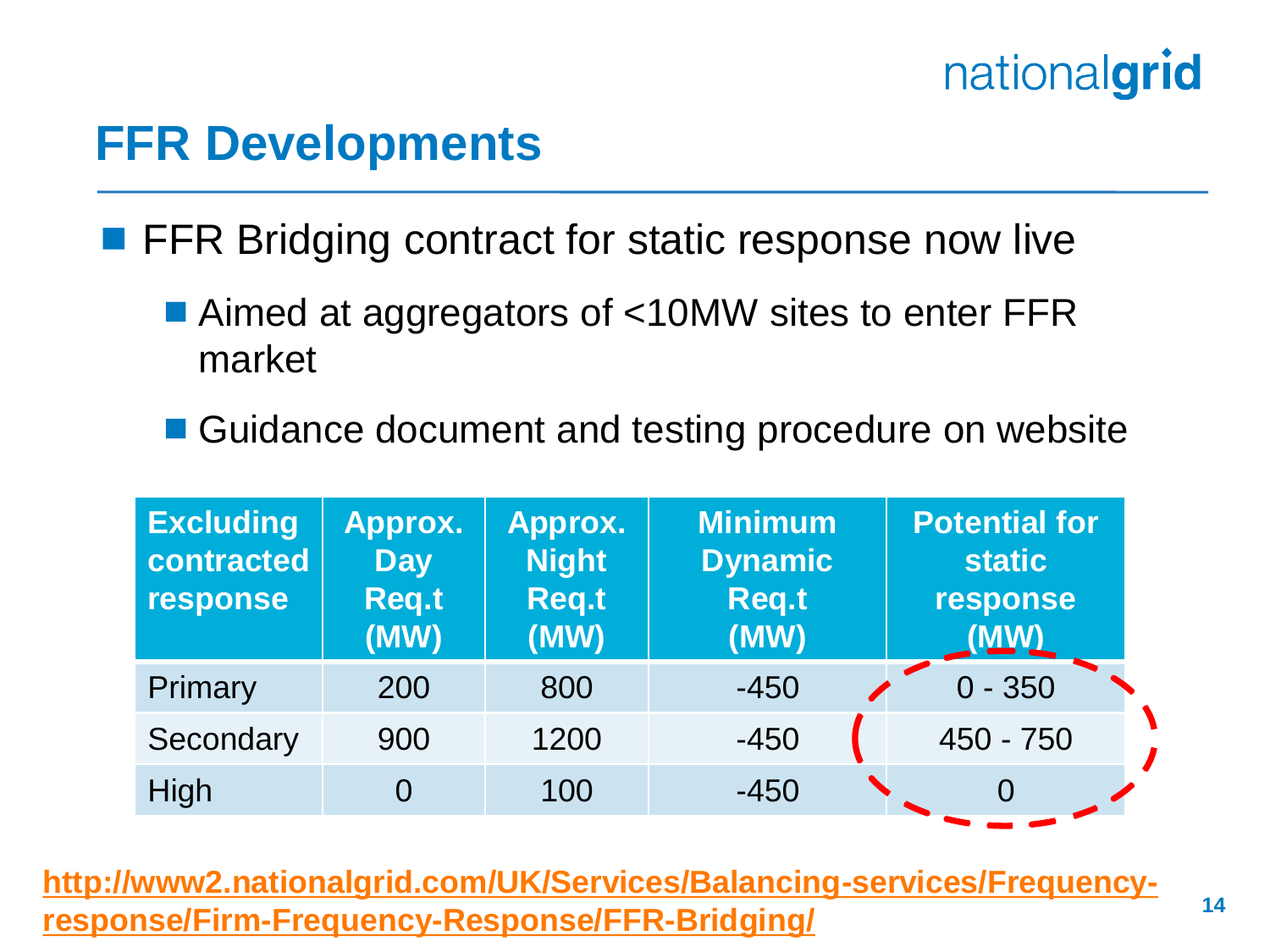

#### **Fast Reserve – Current Market**

- Absolute Firm requirement ~300MW between 06:00-23:00
- Actual requirement between 300-600MW
	- Up to 300MW met by units providing Optional Services

- Optional Services (Non-Tendered)
	- Enhanced Run Up / Run Down Rates, Spin Gen / Spin Pump, etc.
	- Enhanced Rate Fees and Optional Energy Price paid on utilisation

No transparency over utilisation or payments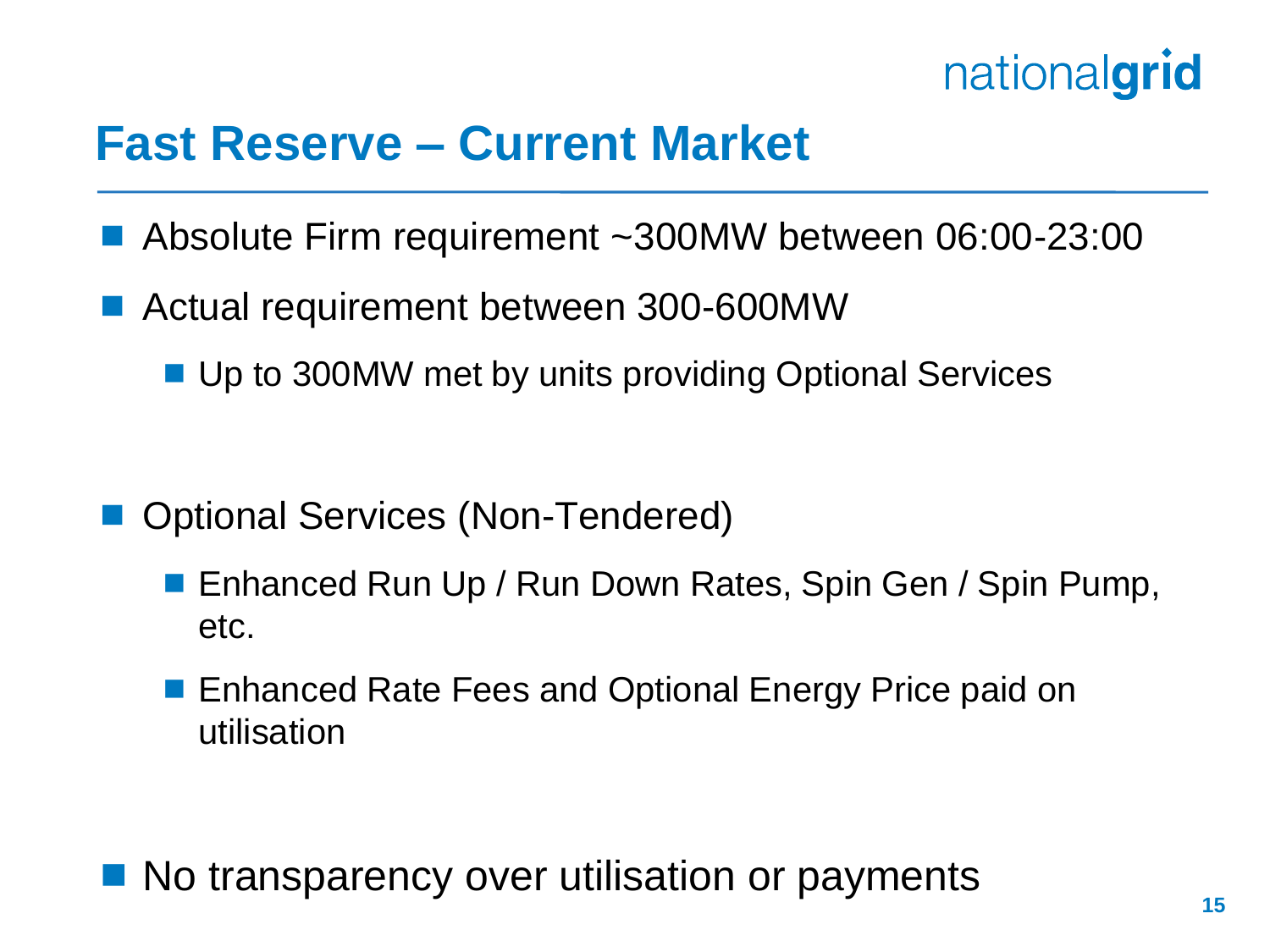#### **Fast Reserve – Current Market**

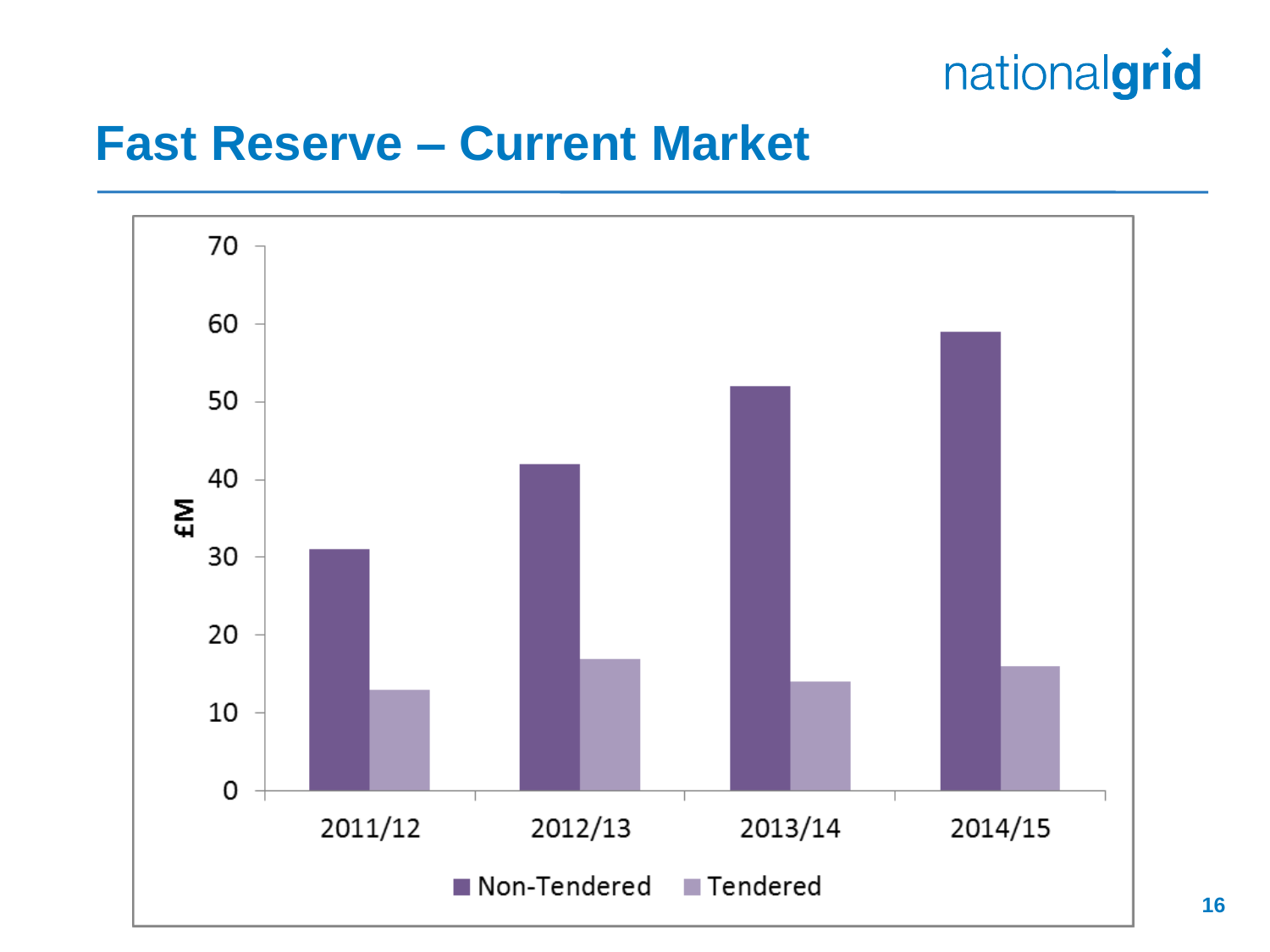# **Development of Optional Reserve Services**

- Specify service requirements
- **If** Identify provider opportunities
- **Industry engagement:** 
	- Commercial Balancing Services Group (CBSG) 4<sup>th</sup> June
	- **Open Letter**
	- **Development workgroup**
- **Further communication at the next CBSG meeting in** September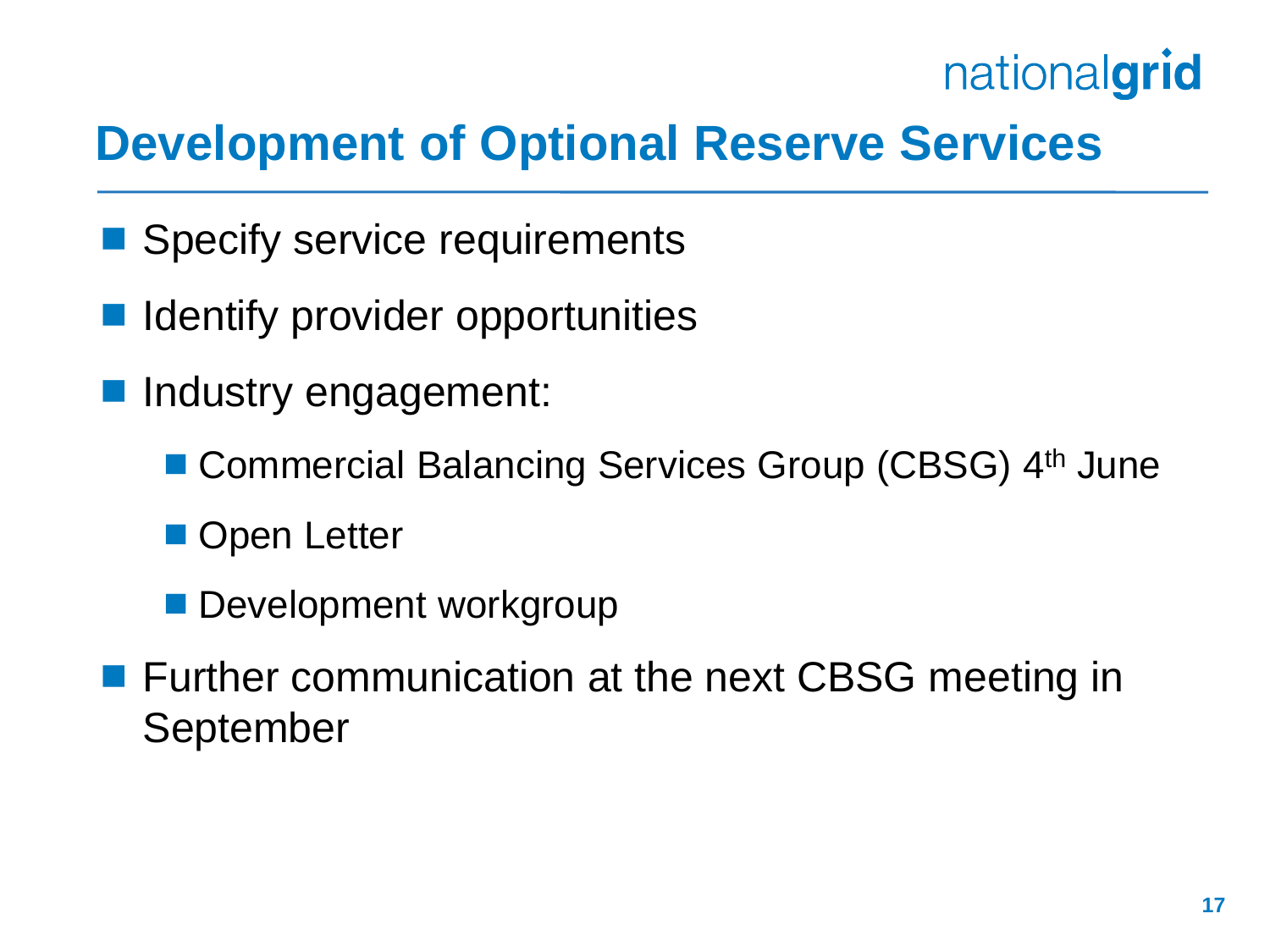#### **Negative Reserve**

- **The ability to reduce generation/increase demand as a** result of a system need
	- Capacity required in the opposite direction to other reserve products such as STOR
- **Historically not procured directly, sufficient capacity** from generation operating above SEL
	- Occasional requirement to BOA a low cost unit above SEL
- $\blacksquare$  In future, lower demand minima and less cheap generation will reduce the amount available